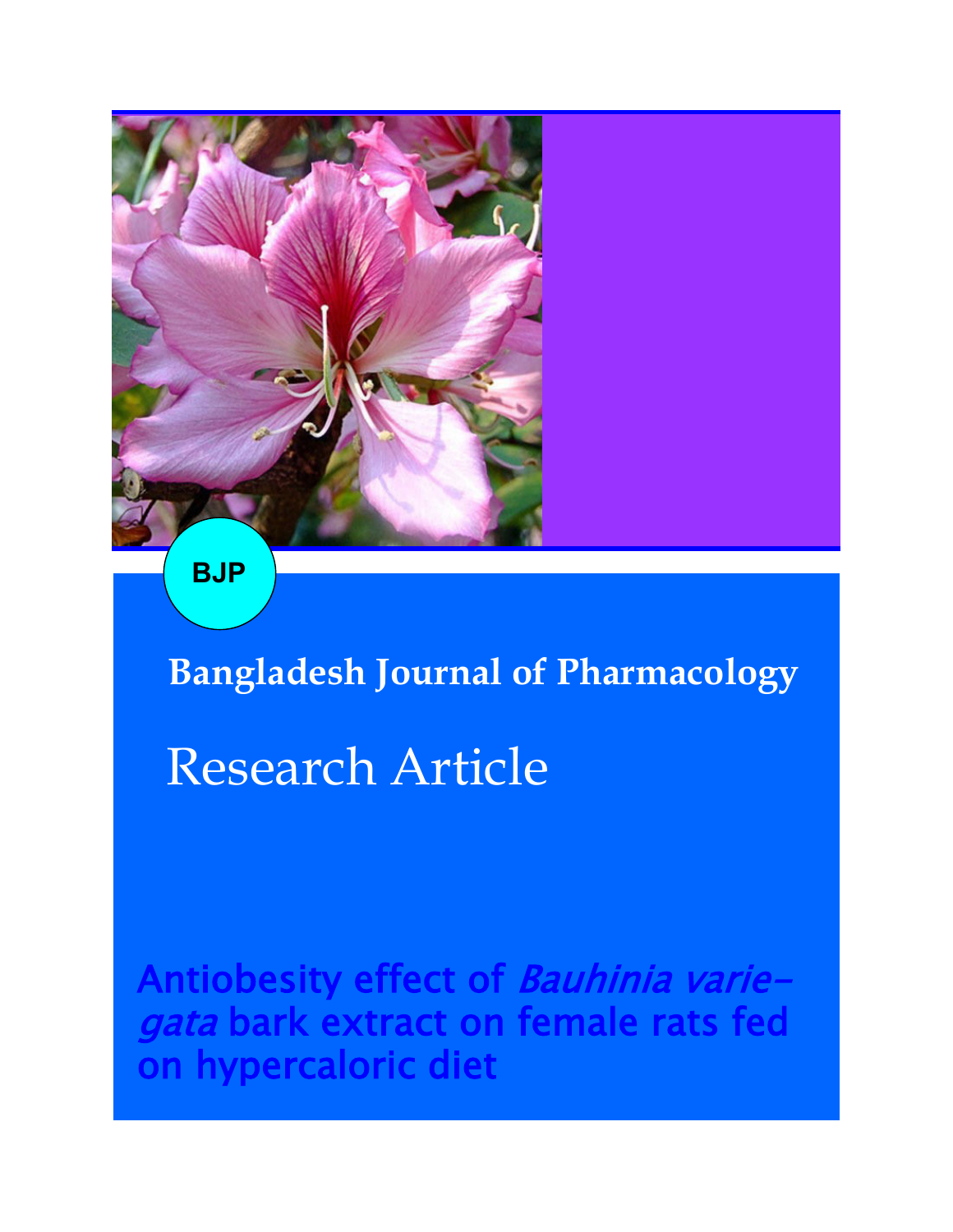A Journal of the Bangladesh Pharmacological Society (BDPS) **Bangladesh J Pharmacol 2010; 5: 8-12**

Journal homepage: www.banglajol.info Abstracted/indexed in Academic Search Complete, Agroforestry Abstracts, Asia Journals Online, Bangladesh Journals Online, Biological Abstracts, BIO-SIS Previews, CAB Abstracts, Current Abstracts, Directory of Open Access Journals, EMBASE/Excerpta Medica, Global Health, Google Scholar, HINARI<br>(WHO), International Pharmaceutical Abstracts, Open J-gate, Science Citation

**ISSN**: 1991-0088

# Antiobesity effect of *Bauhinia variegata* bark extract on female rats fed on hypercaloric diet

# **G. Balamurugan and P. Muralidharan**

*Department of Pharmacology and Toxicology, C. L. Baid Metha College of Pharmacy, Old Mahabalipuram Road, Jyothi Nagar, Thoraipakkam, Chennai 97,Tamil Nadu, India.* 

| <b>Article Info</b>                                                                                                                                                                                      | <b>Abstract</b>                                                                                                                                                                                                                                                                                                                                                                                                                                               |  |
|----------------------------------------------------------------------------------------------------------------------------------------------------------------------------------------------------------|---------------------------------------------------------------------------------------------------------------------------------------------------------------------------------------------------------------------------------------------------------------------------------------------------------------------------------------------------------------------------------------------------------------------------------------------------------------|--|
| Received:<br>30 January 2010<br>15 March 2010<br>Accepted:<br>Available Online:<br>20 April 2010                                                                                                         | The present study was carried out to investigate the antiobesity effect of<br>methanolic extract of stem and root barks of Bauhinia variegata Linn in female<br>rats fed with hypercaloric diet. Obesity was induced by administration of                                                                                                                                                                                                                     |  |
| DOI: 10.3329/bjp.v5i1.4310                                                                                                                                                                               | hypercaloric diet for 40 days. The plant extract (at the tested doses of 200 and<br>400 mg/kg body weight) exhibited a significant hypolipidemic effect and thus<br>reduced the obesity. The body weight and feed intake was reduced<br>significantly. Treatment of obese animals with the methanolic extract of B.                                                                                                                                           |  |
| Cite this article:<br>Balamurugan G, Muralidharan P.<br>Antiobesity effect of Bauhinia variegata<br>bark extract on female rats fed on<br>hypercaloric diet. Bangladesh J Phar-<br>macol. 2010; 5: 8-12. | variegata exhibited an increased brain serotonin level and high density<br>lipoprotein with a concomitant decrease in total cholesterol, triglycerides and<br>low density lipoprotein. Thus, the study indicates that the antiobesity activity<br>of methanolic extract of B. variegata could be attributed to the presence of P-<br>sitosterol in the stems and the tendency of the extract to reduce lipid profile<br>and elicit the brain serotonin level. |  |

# **Introduction**

Obesity is a growing health problem in many of the nations of the world. With a body mass index (BMI) above 30, increased risk of non-insulin dependent diabetes mellitus, hypertension, hypertriglyceridemia and ischemic heart disease is prominent (Farooqi et al., 2003). Obese subjects also carry an increased risk of colon, breast, prostate, gall bladder, ovary and uterine cancer.

Since many factors influence energy balance, and they interact at many levels, determining the pathophysiology of obesity is difficult. The main determinant is a disturbance of the homeostatic mechanisms that control energy balance. Other factors such as food intake and lack of physical activity also contribute.

*Bauhinia variegata* Linn has been extensively used as Indian traditional and folklore medicine to cure various human ailments. The stem contains some important phytoconstituents like P-sitosterol, lupeol, kaempferol-3 -glucoside and the root bark contains flavones. Traditionally, a decoction is given in piles (also used against tumors), hematuria, and menorrhagia. Root is carminative, used in dyspepsia and flatulence and a decoction is used to prevent obesity (Khare, 2007).

The ethanolic extract of B. variegata was reported to possess antitumor effect in Dalton's ascitic lymphomas, antiulcer activity (RajKapoor et al., 2003a), chemo preventive and cytotoxic effect in liver tumor against diethyl nitrosamine (RajKapoor et al., 2006), anti arthritic activity (RajKapoor et al., 2007) and hepatoprotective activity (Bodakhe and Ram, 2007). The methanol extract possess significant antibacterial effect (Chanda et al., 2006). The traditional folklore claim of the plant encouraged us to investigate the antiobesity activity of this plant.

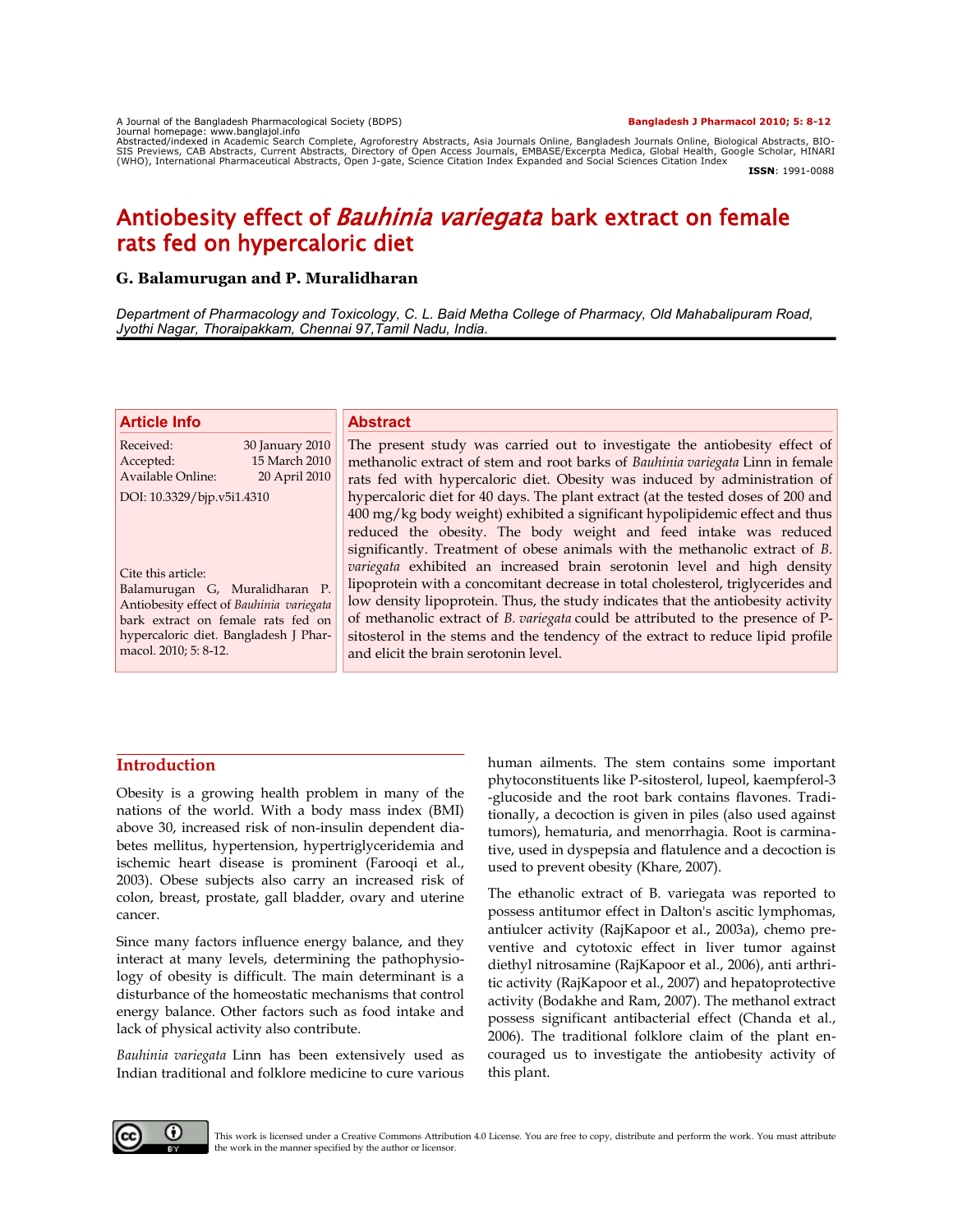# **Materials and Methods**

### *Plant material*

Root and stem barks of *B. variegata* was collected from Thirunelveli District, Tamil Nadu, India during July 2007. The plant material was identified by Dr. Sasikala Ethirajulu, Research officer, CCRAS, Govt. of India, Chennai. A voucher specimen was deposited at C.L. Baid Metha College of Pharmacy, Chennai, Tamil Nadu, India for future reference.

#### *Preparation of extract*

Freshly collected root and stem barks of *B. variegata*  were dried in shade and pulverized to a coarse powder. Weighed quantity of powder was extracted with methanol in a soxhlet apparatus, the filtrate obtained was evaporated to dryness at 40-50°C in a rotary vacuum evaporator to obtain a dark colored molten mass. The percentage yield was found to be 8.8% w/w.

#### *Experimental animals*

In bred female Wistar rats weighing 150-160 g obtained from the animal house of C.L. Baid Metha College of Pharmacy were used in the study. The animals were maintained in well ventilated rooms with 12:12 hours light/dark cycle in polypropylene cages. All animals were acclimatized to the laboratory conditions one week prior to the initiation of the study.

#### *Acute toxicity studies*

Wistar rats weighing  $200-250$  g (n=3) were use in the procedure. Acute oral toxicity was performed as OECD-423 guidelines (Ecobichon, 1997). The animals were fasted overnight, provided only water, after which extract was administered to the animals orally at the dose of 5 mg/kg body weight by gastric intubation and the animals were observed for 24 hours. If mortality was observed in 2 or 3 animals, then the dose administered was assigned as a toxic dose. If mortality was observed in one animal, then the same dose was repeated again to confirm the toxic dose. If mortality was not observed, the procedure was repeated for further higher doses such as 50, 300 and 2,000 mg/kg body weight. The animals were observed for toxic symptoms such as behavioral changes, locomotion, convulsions and mortality for further 72 hours.

#### *Induction of experimental obesity*

Basal diet (rodent feed) was obtained from Pranav Agro Industries, Sangli, to which the following constituents were added to prepare hypercaloric diet (HCD): Casein -20%; D-L-methionine- 0.3%; corn starch- 15%; sucrose-27.5%; cellulose powder- 5%; mineral mixture- 3.5%; vitamin mixture- 1%; choline bitartarate- 0.2%; coconut oil-9.9% and lard oil-17.6% (Vasselli et al., 2005).

#### *Animal grouping*

The animals were divided into five groups containing six animals each. Group I served as control; Group II received HCD; Group III received

HCD and methanolic extract of *B. variegata* 200 mg/kg body weight; Group IV HCD and methanolic extract of *B. variegata* 400 mg/kg body weight and Group V received HCD and sibutramine 5 mg/kg body weight for 40 days. Replenishing a known quantity of fresh food daily at 10.30 a.m. and thereby measuring the food intake of the previous day carried out measurement of daily food consumption. Body weight of rats was recorded weekly to assess percentage of weight gain in each group. The daily feed intake for groups of animals were measured everyday for 40 days and expressed as mean daily feed intake in gram. General well being and behavior of the animals were observed daily throughout the period of study. The litter in the cage was renewed twice a week to ensure maximum comfort for the animals. The body rectal temperature were recorded post-treatment on day 41 in order to measure thermogenesis.

#### *Estimation of lipid profile*

On day 41, the animals were sacrificed by cervical dislocation and blood samples were collected by carotid bleeding separately into sterilized dry centrifuge tubes and allowed to stand for 30 min at 37°C. The clear serum was separated at 2,500 rpm for 10 min and was used for the estimation of total cholesterol by CHOD-PAP method (Siedel et al., 1983), High density lipoprotein (HDL) cholesterol by PEG-CHOD-PAP method (Warnick and Wood, 1995) and triglycerides by GPO-PAP method (McGowan et al., 1983) using standard kits. LDL-cholesterol, VLDL-cholesterol and the atherogenic index was calculated using standard equations (Friedwald et al., 1972). The percentage of lipid lowering effect was calculated according to the equation mentioned elsewhere (Puri et al., 2007):

#### *Estimation of serotonin*

Serotonin level in rat brain was carried out by spectrofluorimetry. The whole brain was dissected out and the striatum and hippocampus was separated from the brain and homogenized in 3 mL HCl-butanol (0.9 mL of 37% hydrochloric acid in 1L *n*-butanol for spectroscopy) for 1 min in a cool environment. The sample was then centrifuged at 2,000 rpm for 10 min. Supernatant phase 0.8 mL was removed and added to an Eppendorf reagent tube containing 2 mL of heptane and 0.3 mL of 0.1 M HCl. After 10 min of vigorous shaking, the tube was centrifuged to separate two phases. Upper organic phase was discarded and the aqueous phase was used for serotonin assay. 0.5 mL of tissue and 0.6 mL of ortho-pthalaldihyde was heated to 100°C for 10 min to develop fluorophore. After the samples reached equilibrium with ambient temperature, excitation/emission spectra readings were taken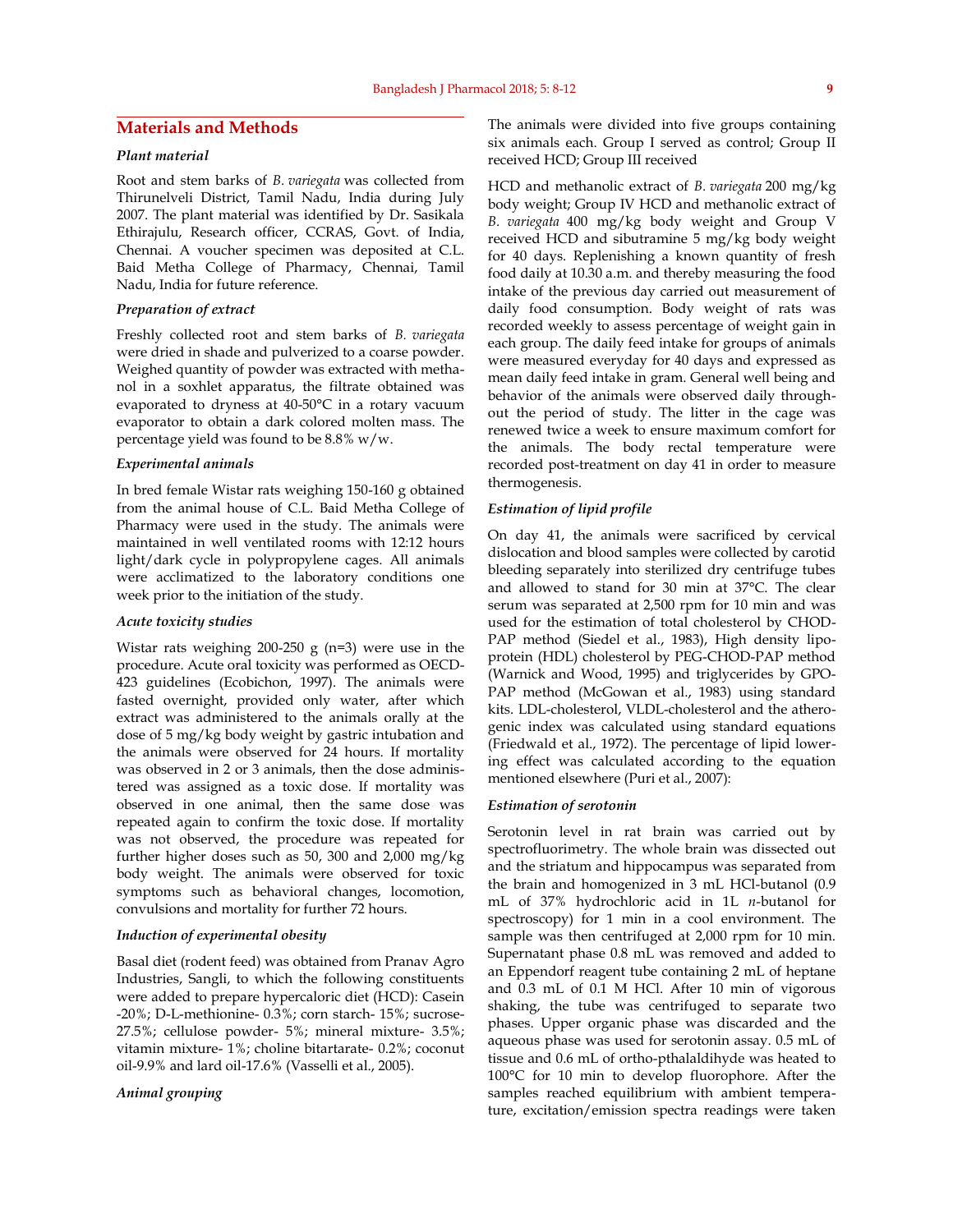| <b>Table I</b>                                          |                                 |                                 |                     |                                 |                                |  |  |
|---------------------------------------------------------|---------------------------------|---------------------------------|---------------------|---------------------------------|--------------------------------|--|--|
| <b>Effect of B. variegata</b> on serum lipid parameters |                                 |                                 |                     |                                 |                                |  |  |
| Group                                                   | Total cholesterol               | Triglycerides                   | HDL-cholesterol     | LDL-cholesterol                 | VLDL-cholesterol               |  |  |
|                                                         | $110.4 \pm 1.6$                 | $173.0 \pm 2.2$                 | $43.2 \pm 0.9$      | $84.4 \pm 0.3$                  | $34.6 \pm 2.0$                 |  |  |
| $\mathbf{I}$                                            | $214.1 \pm 2.4$ <sup>a***</sup> | $250.2 \pm 4.6$ <sup>***</sup>  | $32.4 \pm 1.1$ a*** | $170.5 \pm 0.5$ <sup>***</sup>  | $50.0 \pm 2.1$ a***            |  |  |
| III                                                     | $167.4 \pm 0.9$                 | $223.7 \pm 2.2$ <sup>b***</sup> | $34.5 \pm 0.4$ bNS  | $129.5 \pm 0.2$ <sup>b***</sup> | $44.7 \pm 1.1$ bNS             |  |  |
| IV                                                      | $143.5 \pm 0.7$ <sup>b***</sup> | $208.8 \pm 2.7$ <sup>b***</sup> | $37.4 \pm 0.4$ b*** | $109.2 \pm 0.1$ <sup>b***</sup> | $41.8 \pm 1.2$ <sup>**</sup>   |  |  |
| V                                                       | $124.4 \pm 0.5$ <sup>b***</sup> | $192.2 \pm 1.8$ <sup>b***</sup> | $40.4 \pm 0.6$ b*** | $94.0 \pm 0.2$ <sup>b***</sup>  | $38.4 \pm 0.4$ <sup>b***</sup> |  |  |

Values are expressed as mean ± SEM, n = 6; Comparisons: <sup>a</sup>Gp I Vs Gp II, <sup>b</sup>Gp II Vs Gp III & IV; NS; Non significant; \*\*\*p<0.001; One-way ANO-VA followed by Dunnet's "t" Test

| Effect of B. variegata on brain serotonin levels |                                                                                                                                                                                                             |  |  |  |
|--------------------------------------------------|-------------------------------------------------------------------------------------------------------------------------------------------------------------------------------------------------------------|--|--|--|
| Group                                            | Serotonin                                                                                                                                                                                                   |  |  |  |
| T                                                | $375 \pm 10.8$                                                                                                                                                                                              |  |  |  |
| $_{\rm II}$                                      | $175 \pm 5.4$ a**                                                                                                                                                                                           |  |  |  |
| Ш                                                | $225 \pm 7.9$ <sup>b**</sup>                                                                                                                                                                                |  |  |  |
| IV                                               | $257 \pm 7.7$ <sup>b**</sup>                                                                                                                                                                                |  |  |  |
| V                                                | $328 \pm 7.5$ <sup>b**</sup>                                                                                                                                                                                |  |  |  |
|                                                  | Values are expressed as mean $\pm$ SEM, n = 6; Comparisons: <sup>a</sup> Gp I Vs<br>Gp II, <sup>b</sup> Gp II Vs Gp III & IV; NS; Non significant; **p<0.01; One-way<br>ANOVA followed by Dunnet's "t" Test |  |  |  |

at a wavelength 360-470 nm in a spectrofluorometer (Schlumpf et al., 1974).

#### *Statistical analysis*

One-way analysis of variance (ANOVA) followed by Dunnet's t-test for determining the statistical significance of difference between experimental groups. The minimum level of significance was set at p<0.05.

# **Results**

Methanolic extract of *B. variegata* (MEBV) did not produce any toxic symptom or mortality upto the dose level of 2,000 mg/kg body weight orally in rats and hence the extract was considered safe for further pharmacological screening. According to OECD-423 guidelines for acute oral toxicity, the LD 50 dose of 2,000 mg/kg is categorized as unclassified. Group II animals fed on hypercaloric diet exhibited a nonsignificant rise in body weight between day 1 and 40 as compared to Group I animals. Treatment with MEBV (200 and 400 mg/kg body weight) exhibited a insignificant decrease in body weight of the animals in comparison with Group II animals. The standard drug sibutramine (5 mg/kg body weight) produced a reduction in body weight of the animals but statistically not significant (Figure 1). The body rectal temperature were recorded post treatment on day 41 and was found to be elevated in Groups III, IV and V, but was statistically



Figure 1: Body weight variation between animal groups

not significant (Figure 2). Similarly the animals fed on HCD showed an increased feed seeking behavior when compared to all the other group of animals. Animals treated with MEBV (200 and 400 mg/ kg body weight) and sibutramine (5 mg/kg) had a decreased feed consumption (p<0.001) than Group II animals (Figure 3). Administration of MEBV at 200 mg/ kg orally to obesity induced animals resulted in a decreased total cholesterol (21.8%), triglycerides (10.6%), LDL-c (24.1%), VLDL-c (10.6%) and a increased HDL-c (5.9%). With a dose of 400 mg/kg MEBV, a further reduction occurred in total cholesterol (33.0%), triglycerides (16.5%), LDL-c (36.0%), VLDL-c (16.6%) and an increased HDL-c (15.2%).

Sibutramine produced 41.9% reduction in total cholesterol and 23.2% reduction in triglyceride levels (Table I). Animals fed on HCD had a reduced level of serotonin in brain tissues  $(p<0.01)$  than the Group I animals. Treatment with MEBV restored the decreased level of serotonin in a dose-dependent manner  $(p<0.01)$  when compared to Group II animals. Sibutramine produced an increased serotonin level comparable to control animals (p<0.01; Table II).

## **Discussion**

In the present study, the antiobesity effect of barks of *B. variegata* was studied using dietary animal models of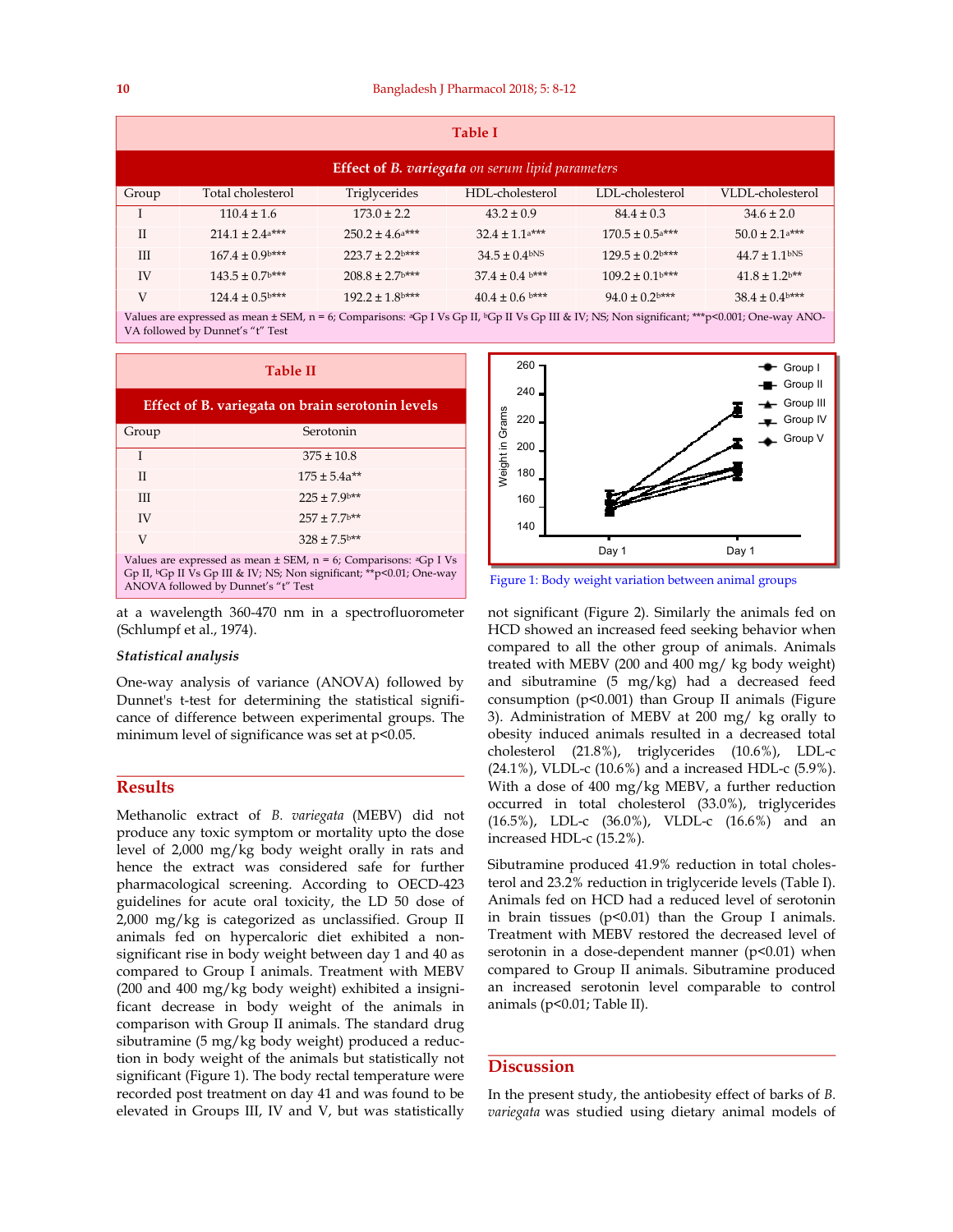





Figure 3: Feed intake per day of animal groups

obesity as they have been reported to bear close resemblance to human obesity (Sclafani and Springer, 1976). The results of our study showed that rats fed with a HCD elicited significant increase in body weight. Cafeteria diets have been previously reported to increase energy intake and cause obesity in humans (Bull, 1988) and in animals (Rothwellet et al., 1983). Further the composition and variety of cafeteria foods also exert synergistic effects on the development of obesity. In our study, hypercaloric diet exhibited an increased body weight along with corresponding rise in cholesterol levels which was promptly reduced by the administration of MEBV at the respective dosage levels. The weight reducing effect may be attributed to its potential to inhibit lipogenesis and enhanced thermogenesis, since obesity is associated with defective thermogenesis (Pasquali and Casimirri, 1993). The increased rectal body temperature may be attributed to the overall stimulant and thermogenic property of the phytoconstituents present in the extract.

MEBV may offer enormous therapeutic potential for the treatment of obesity at the tested doses, as evident from the reduced levels of total cholesterol and triglycerides. Inclusion of saturated fatty acids in the diet has been shown to induce hypercholesterolemic effect in rats (Zulet et al., 1999). The coconut oil included in the diet in this study contains saturated fatty acids and this could account for the difference in increase in the accumulation of cholesterol in the liver in this study. It is possible that the normal catabolism of liver lipids was impaired in the rats fed with modified diet with consequent accumulation of lipids in liver. The presence of phytoconstituents such as oleic acid, β-sitosterol is reported to reduce the hyperlipidemic states (Boppanna et al., 1997) and such components are previously reported in B. variegata (Khare, 2007).

Obesity is linked to high intake of diet and dietary fats. Microinjection of serotonergic agents directly into paraventricular nucleus reduces the intake of carbohydrates and fats. This phenomenon of diet induced obesity in rats is a reliable model in which daily energy intake is markedly increased largely through an increase in the meal size. The standard drug sibutramine used in our study is a noradrenergic/serotonergic agent, which acts primarily by affecting appetite centre and satiety centre respectively. It affects food intake by enhancing serotonergic transmission in the hypothalamus and reduced food seeking behavior as well as decreases quantity of food consumed at any meal (Tripathi, 2004), thus the role of serotonin in controlling appetite is evident. Estimation of brain tissue serotonin in our study evidenced increased level of it and thus attributable to the reduced feed seeking behavior and reduction in body weight.

Also, 5-HT modulators are reported to possess significant beneficial effects on dyslipidemia in conditions of syndrome X (James et al., 2000). Sibutramine was reported to possess significant lipid lowering activity associated with hyperglycemia and hyperinsulinemia (James et al., 2000; Finer et al., 2000) and was also reported to reduce body weight in conditions of syndrome X (McLaughlin et al., 2001). Similarly it appears that the beneficial effect obtained by *B. variegata* is similar to 5- HT receptor modulator sibutramine.

#### **Conclusion**

This study shows that *B. variegata* may be useful in conditions of hyperlipidemia and obesity as it can reduce the elevated cholesterol, triglyceride, VLDLcholesterol levels and body weight.

#### **Financial Support**

Self-funded

# **Ethical Issue**

The study proposal was approved by Institutional animal